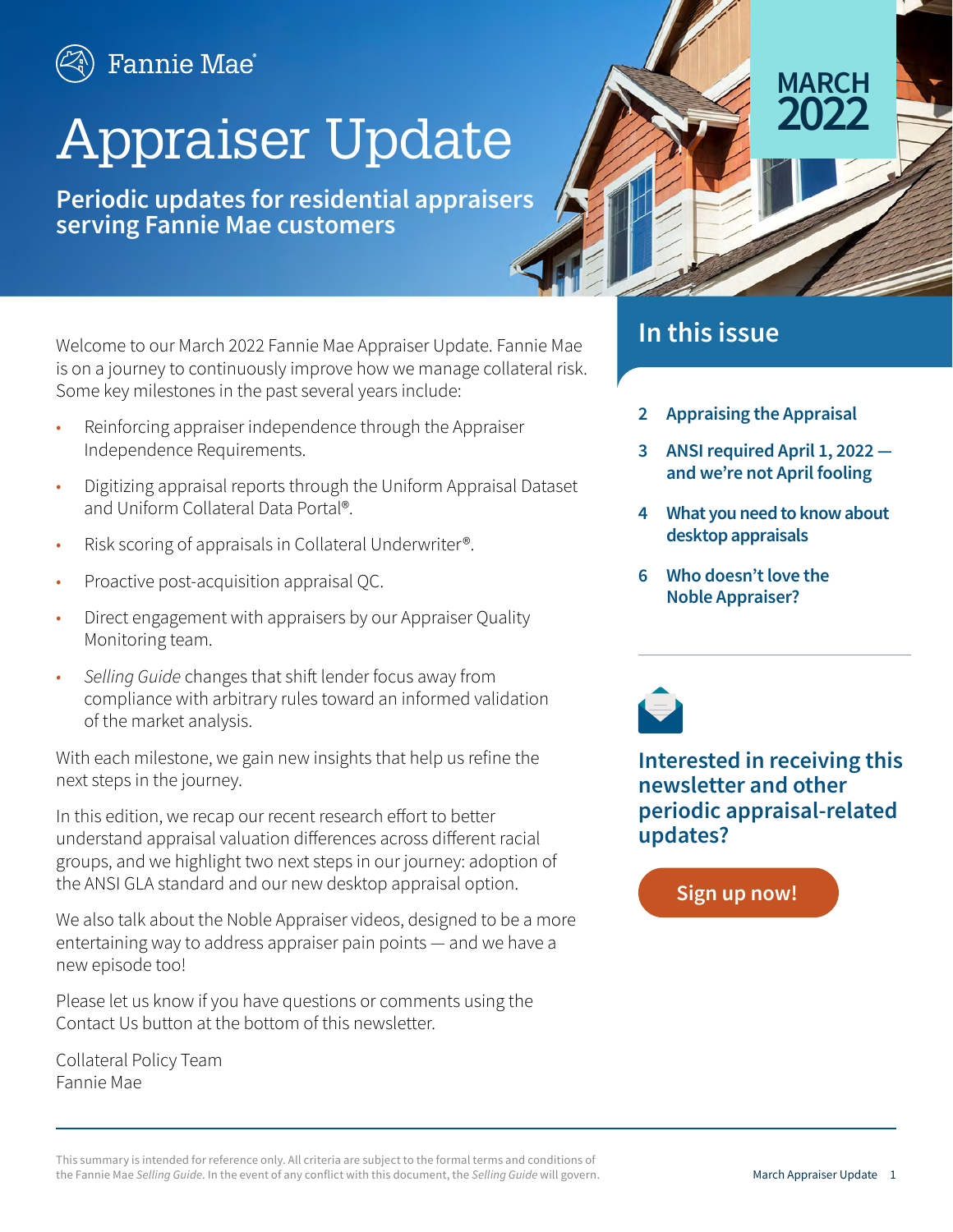# <span id="page-1-0"></span>**Appraising the Appraisal**

As a component of our multi-part research effort to better understand appraisal valuation differences across different demographic groups, Fannie Mae recently published a working paper, **[Appraising the](https://www.fanniemae.com/research-and-insights/publications/appraising-the-appraisal)  [Appraisal: A closer look at divergent appraisal](https://www.fanniemae.com/research-and-insights/publications/appraising-the-appraisal)  [values for Black and white borrowers refinancing](https://www.fanniemae.com/research-and-insights/publications/appraising-the-appraisal)  [their home](https://www.fanniemae.com/research-and-insights/publications/appraising-the-appraisal)**. Our analysis found:

- Black borrowers refinancing their home, on average, received a slightly lower appraisal value relative to automated valuation models. At the same time, white borrowers refinancing their home, on average, received a slightly higher appraisal value relative to the models.
- Homes owned by white borrowers were more frequently overvalued than homes owned by Black borrowers. Overvaluations of whiteowned homes were present at a higher rate in all neighborhoods but had a higher rate among homes owned by white borrowers in majority-Black neighborhoods.
- The frequency of undervaluation did not have a notable racial pattern.
- Six states Georgia, Louisiana, South Carolina, North Carolina, Mississippi, and Alabama accounted for nearly 50% of the overvalued homes of white owners in majority-Black neighborhoods.

We analyzed 1.8 million appraisals as part of refinance applications from 2019 to 2020 by comparing the values from these appraisals against two automated valuation models (AVMs). In addition to using the AVM comparisons and studying the distribution of the differences, Fannie Mae's valuation analysts (who are also certified real estate appraisers) manually reviewed a targeted sample of appraisals from the dataset. The internal review results were consistent with the AVM selection of comparable properties and the observations noted for misvaluation.

There are many possible reasons why an appraisal would be either overvalued or undervalued. Fannie Mae and its industry partners should continue to take concrete actions to minimize the chances that the race of a borrower or homeowner is one of those reasons. Those actions include:

- Increasing the use of desktop and hybrid appraisals, which reduce contact between borrowers and appraisers, thus reducing the likelihood of valuations being affected by personal or unconscious biases.
- Continuing to make better use of data, technology, and process design to drive more factual, objective, accurate, and reproducible appraisals.
- Supporting and enhancing efforts to foster diversity in the appraiser workforce.

Read the **[working paper](https://www.fanniemae.com/research-and-insights/publications/appraising-the-appraisal)** for more details.

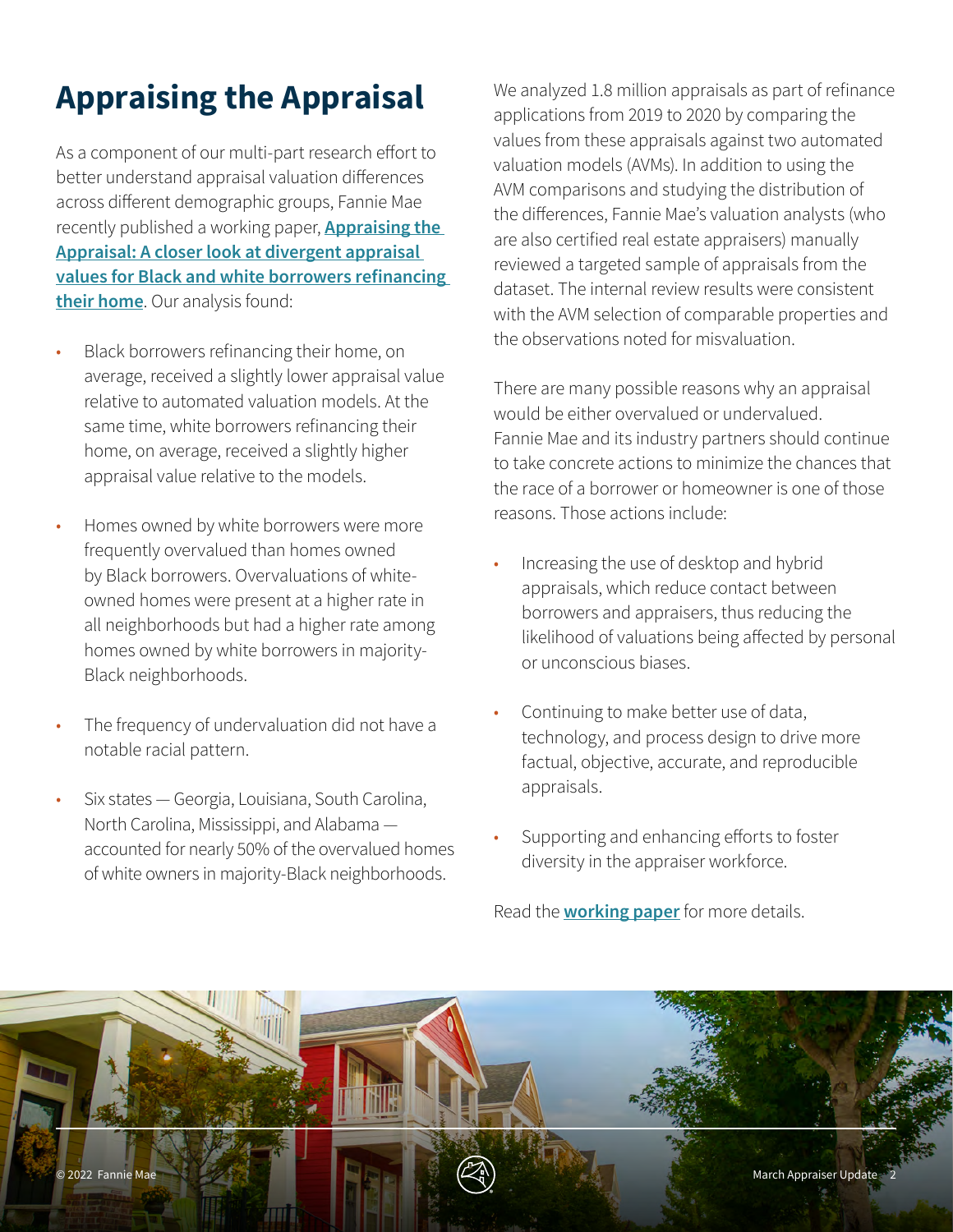## <span id="page-2-0"></span>**ANSI required April 1, 2022 — and we're not April fooling**

Hopefully you've already heard the news that beginning April 1, 2022, Fannie Mae will require appraisers to use the Square Footage-Method for Calculating: ANSI® Z765-2021 (American National Standards Institute®) for measuring, calculating, and reporting gross living area (GLA) and non-GLA areas of subject properties for appraisals requiring interior and exterior inspections. Apart from the fact that Fannie Mae is requiring this standard, why should appraisers want to comply? You may be surprised to learn that today when we see two or more appraisals of the same property, we find that the GLA often differs by 10% or more. Disputes over square footage may also be the basis for Errors and Omission claims. By adopting a professional standard for measuring, calculating, and reporting the square footage, appraisers make their work more transparent, reproducible, defensible, and credible.

Have you taken a few minutes to read through the **[Standardized Property Measuring Guidelines](https://singlefamily.fanniemae.com/media/30266/display)** fact sheet that lists other benefits of using the standard? It includes recently added FAQs that address some of the most common questions. Let's walk through a couple of those here.

We are frequently asked whether there is an exception process. If the appraiser is unable to adhere to the ANSI standard, they should enter the code "GXX001-" in the Additional Features field on the appraisal form and explain why compliance was not possible. The simplest explanation of when this exception should be used is when the square footage would be zero if using the ANSI standard. We will not allow exceptions for reasons such as, "My market does not typically use ANSI," or, "I don't want to use the ANSI method." Fannie Mae will monitor appraisals for compliance.

Another common question focuses on the GLA of comparable sales. Appraisers often do not know precisely what methodology was used to establish GLA for properties in local MLS systems or assessor records. Appraisers already routinely deal with this uncertainty regardless of what method the appraiser uses for the subject property. Through research and their knowledge of the local market, appraisers determine if the GLA of the comparable should be adjusted. This process does not change with adoption of the ANSI GLA standard.

Please click the link above and take a few minutes to see more information about this topic. Several continuing education providers already offer classes as well. As always, we welcome your questions and comments — just click the Contact Us button at the bottom of the newsletter.

> The Noble Appraiser Series **The Measurement Mayhem**

**Watch the Noble Appraiser learn about Fannie Mae's standardized measuring requirements in [The Measurement Mayhem](https://fanniemae.qumucloud.com/view/Gr6xh2x39AI1zQwixnxToA).**

**[Watch the video](https://fanniemae.qumucloud.com/view/Gr6xh2x39AI1zQwixnxToA)**

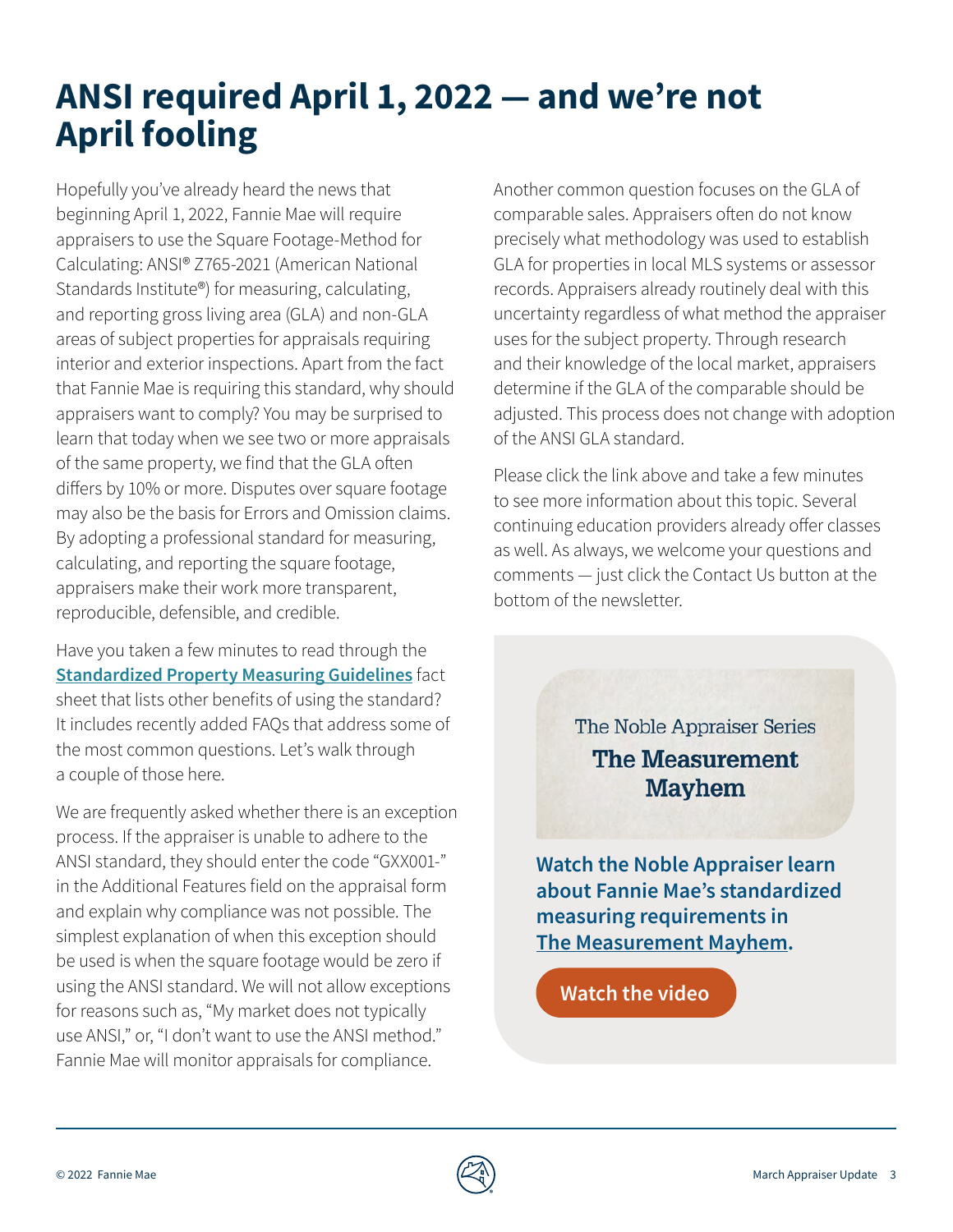<span id="page-3-0"></span>

### **What you need to know about desktop appraisals**

Fannie Mae is now accepting desktop appraisals for certain purchase loans, so we want to make sure appraisers have the information they need to complete these reports.

One of the common questions is which form to use when completing a desktop appraisal. Appraisers must use **[Fannie Mae Form 1004 \(Desktop\)](https://singlefamily.fanniemae.com/media/30346/display)** to complete desktop appraisals. Note that this is different from our temporary response to COVID-19, which required appraisers to report desktop appraisals on the standard URAR (by inserting a modified set of instructions, scope of work, statement of assumptions and limiting conditions, and certifications) into the comment addendum. (The appraisal COVID-19 Temporary Flexibilities were discontinued May 31, 2021.)

#### **Appraisers must use [Fannie Mae](https://singlefamily.fanniemae.com/media/30346/display)  [Form 1004 \(Desktop\)](https://singlefamily.fanniemae.com/media/30346/display) to complete desktop appraisals.**

A floor plan exhibit is required for the desktop appraisal. Fannie Mae's *Selling Guide* B4-1.2-01 defines a floor plan as showing interior walls and other details, while a sketch typically only displays exterior dimensions. We are requiring floor plans in desktop appraisals to help ensure appraisers have enough information to assess the functional utility of the home. The floor plan must be software-generated (not hand-drawn) and include the following:

- interior walls.
- doorways,
- staircases,
- exterior ingress/egress,
- labels for each room, and
- dimensions of all exterior walls.

#### See the Exhibits for Appraisals section of *Selling Guide* **[B4-1.2-01, Appraisal Report](https://selling-guide.fanniemae.com/Selling-Guide/Origination-thru-Closing/Subpart-B4-Underwriting-Property/Chapter-B4-1-Appraisal-Requirements/Section-B4-1-2-Documentation-Standards/1032991831/B4-1-2-01-Appraisal-Report-Forms-and-Exhibits-02-02-2022.htm)**

**[Forms and Exhibits](https://selling-guide.fanniemae.com/Selling-Guide/Origination-thru-Closing/Subpart-B4-Underwriting-Property/Chapter-B4-1-Appraisal-Requirements/Section-B4-1-2-Documentation-Standards/1032991831/B4-1-2-01-Appraisal-Report-Forms-and-Exhibits-02-02-2022.htm)** for more details. An interesting thing to note is that approximately 30% of the appraisals submitted using the COVID-19 Temporary Flexibilities *voluntarily* included sketches; many of you are already using resources beyond a physical inspection for support!

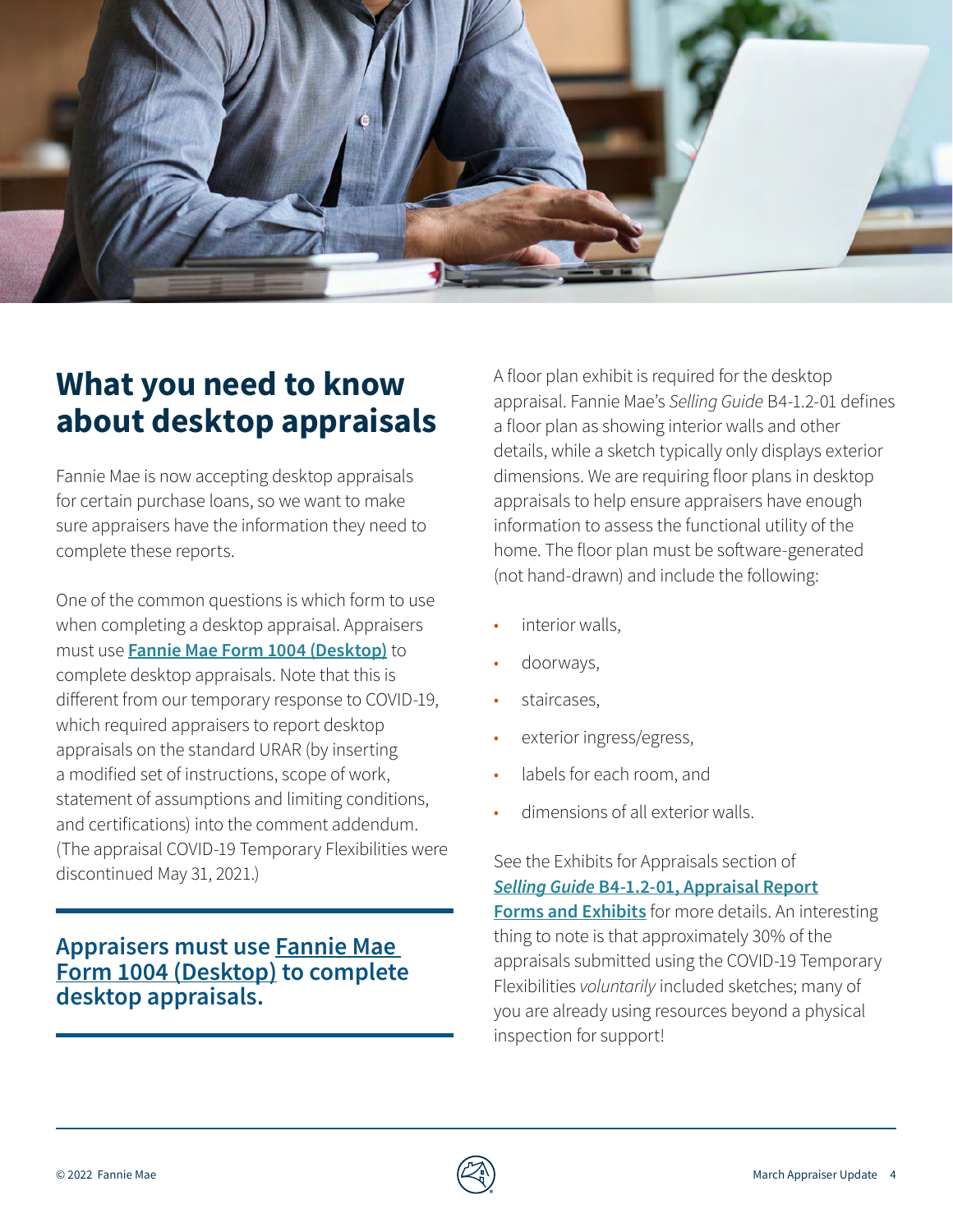Of course, the defining characteristic of the desktop appraisal is that the appraiser does not physically visit the property to perform an interior inspection as reflected in Certification 2 of the form. Thanks to modern technology, there are several ways for appraisers to gather what they need to perform these appraisals. Third-party applications are available that can create floor plans using mobile devices or 3D-scan technology. Other virtual solutions are available, such as a video chat in which the appraiser remotely views the property in real time. Floor plan exhibits created by appraisers with their desktop software using dimensions and descriptive information from thirdparty sources may also be acceptable if the appraiser determines the information is accurate and reliable.

The Form 1004 (Desktop) includes four Appraisal Assignment Type fields in the Additional Comments section. The table below shows you how to provide the Appraisal Assignment Type and supporting details. A "Null" entry means the field is to be left blank.

| <b>FIELD LABELS</b>                                      | <b>REQUIRED ENTRY</b> |
|----------------------------------------------------------|-----------------------|
| Appraisal<br><b>Assignment Type</b>                      | "DesktopAppraisal"    |
| <b>Subject Property</b><br><b>Data Collection Method</b> | "Other"               |
| <b>Subject Property</b><br>Data Collection Date          | "Null"                |
| <b>Subject Property</b><br>Data Workforce                | "Null"                |

We published the **[About desktop appraisals](https://singlefamily.fanniemae.com/media/30361/display) [fact sheet](https://singlefamily.fanniemae.com/media/30361/display)** in January of 2022 and have since updated it with answers to many of the questions you've been asking. Please take a few minutes to read through it, and let us know if you have other questions or comments using the Contact Us button at the bottom of this newsletter.